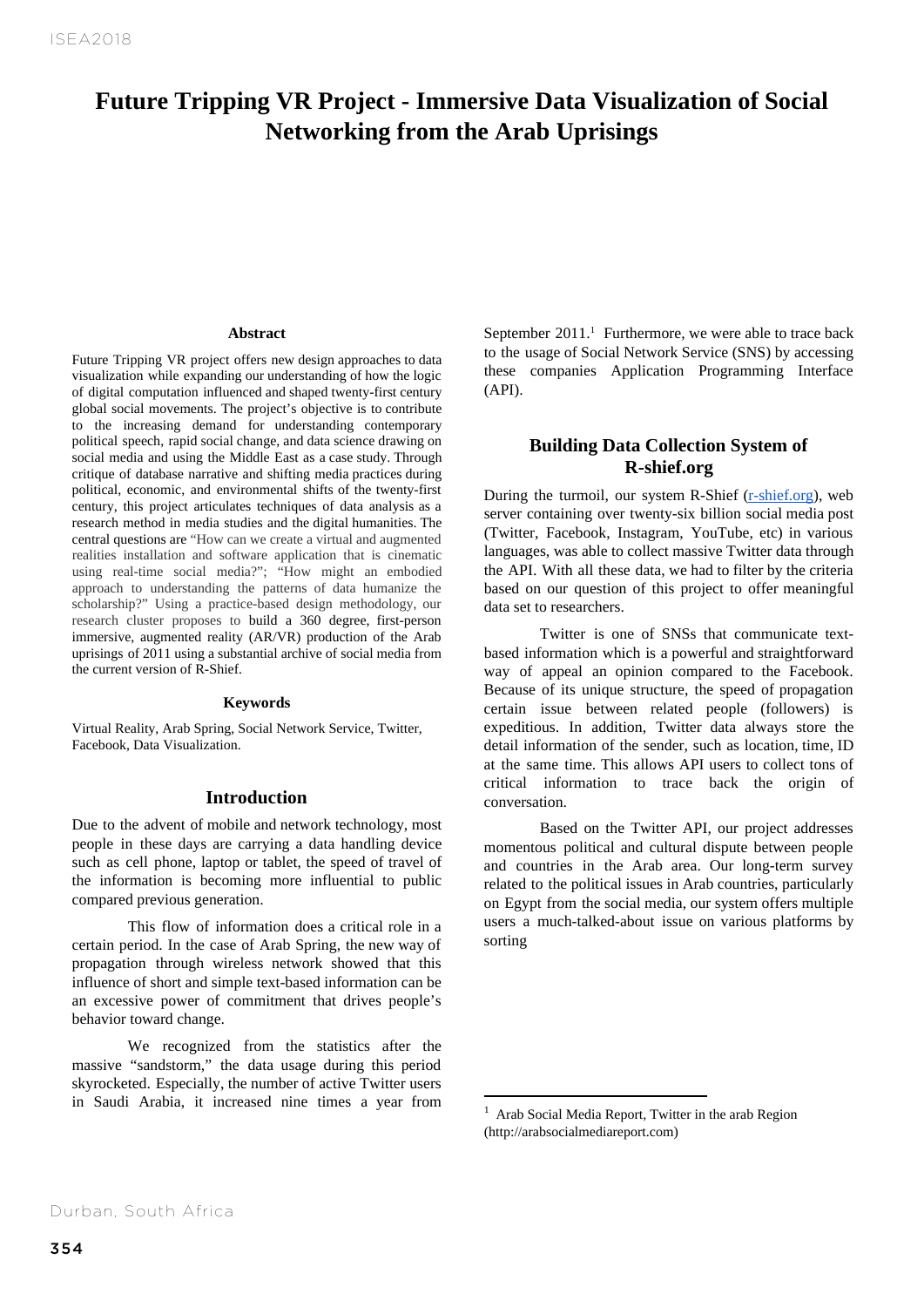

Fig 1. screenshot of R-shief.org. from May 2009

thousands feed from them. The structure of our data mining system facilitates recognizing the language of a tweet based on its character.

 Users who really want to read the most pressing issue at some point, they are visiting and searching related keyword through a search engine. However, the formal internet website doesn't offer the cross-platform comparison. Not like formal search engine service, our



Fig 2. screenshot of r-shief.org. from Dec 2012

system R-Shief offers guidance to the user instantly to their greatest interest. The internal analyzing program in the system provides visualization of the data simultaneously to give a better understanding of the issue.



Fig 3. screenshot of R-shief.org. from May 2015

Furthermore, the advantage of R-Shief's real-time visualization system is that either the source of the data comes from Arabic and the region or the selection of the important keywords or tags can be modified by the users.

## **Interactive Design for Handling Massive Tweeter Data**

There are still many services to analyze the impact of social media based on the API systems of each social media companies. Our application, which is different from the existing services, is that the user can process and reorganize the objectized data in virtual space in real time.



Fig 4. screenshot Arab Tripping VR project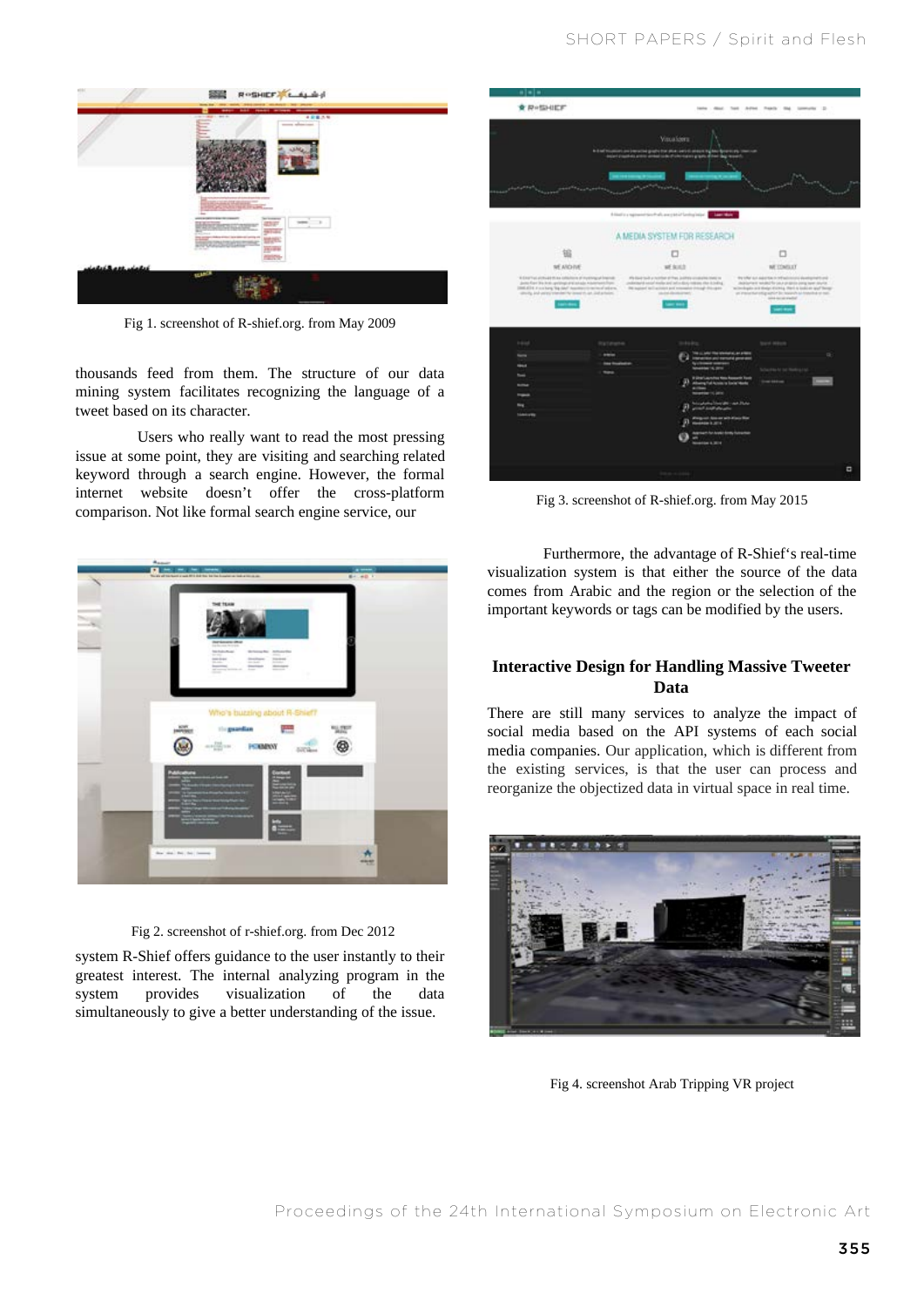Through a head mount display and the motion sensor, the user can sort, move, destroy and deliver these objected text data from our R-shief system. The data based on text objects are generated differently position, size, and color based on the local position and the number of released tweet data around the current position of the user (Tahrir Square). This makes user more recognizable tweet data compared to the 2D screen based data visualization.

To give a more realistic sense, we recreated the virtual space similarly to the current Tahrir Square. Our virtual space has day and night and reproduces various lighting effects and passages of automobile people.



Fig 5. screenshot Arab Tripping VR project, the second version

### **Conclusion**

Our system is collecting and analyzing the amount of data from social media service from Arab countries since 2009 to serve researchers who are studying this topic filtered data with minimal effort.

We built a system that migrate collecting data to the VR space that can effectively classify and reprocess various data in real time. Unlike the numerical data that can be easily classified by a program, text-based data like Twitter is written in various languages need to be translated according to human interpretation. We have made the Arab Tripping VR project easy to apply each user's individual criteria to user's classification system.

### **References**

- Mourtada, Racha & Salem, Fadl. (2013) *Arab Social Media Report: Twitter in the Arab Region,* http://www.arabsocialmediareport.com
- Abou-El-Fad, Reem. (2015) *Revolutionary Egypt: Connecting Domestic and International Struggles.* New York: Routledge.
- Jamali, Reza. (2015) *Online Arab Spring: Social Media and Fundamental Change,* MA, USA, Chandos Publishing.

Herrera, Linda. (2014) *Wired Citizenship.* New York: Routledge.

## **Authors Biographies**

Intae Hwang, a researcher, product designer. He holds MFA in sculpture, MFA in Art and Technology, and PhD candidate in Media Arts and Technology Graduate program at UCSB.

Laila Shereen Sakr, Assistant Professor of Film and Media Studies at UCSB. She created R-Shief to archive and visualize social media content of Arab countries.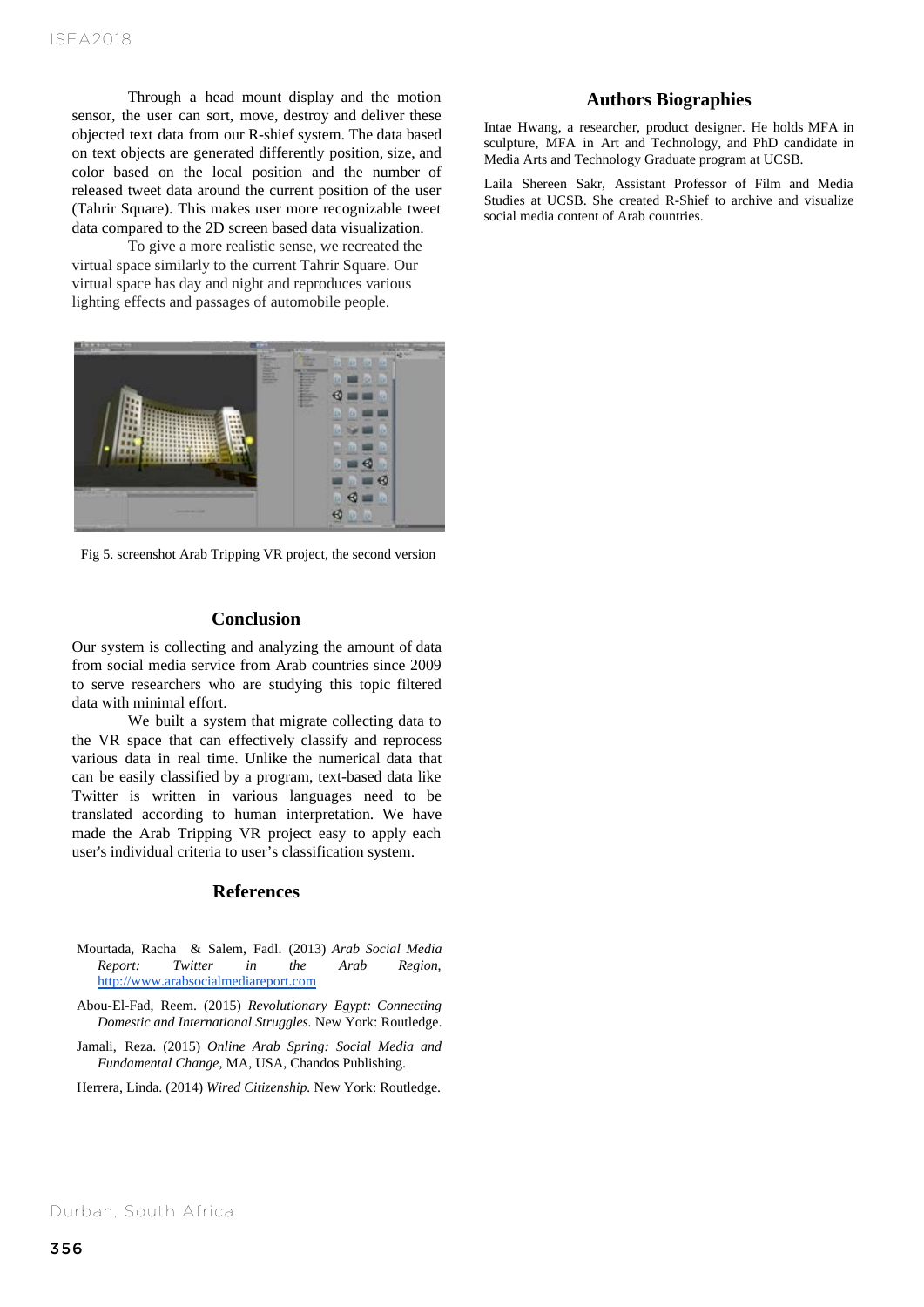# **iPhotograms: An Exploration of Technology Through Cyanotype**

# **Reese Muntean and Kate Hennessy**

Muntean and Kate Hennessy Simon Fraser University rmuntean@sfu.ca and hennessy\_kate@sfu.ca

#### **Abstract**

Our technologies are becoming evermore ubiquitous and universal. Technology now composes our lives. At the same time, in a sense we become more separated from these technologies due to a lack of understanding of the hardware and software of which they are made. This paper introduces these ideas of the black boxing of technology through the lens of science and technology studies along with media archaeology. These ideas form the conceptual framework behind *iPhotograms*, a series of cyanotype photograms examining the black box of an iPhone 5. In this project, a modern camera, the iPhone, was disassembled, dissected, and documented using one of the oldest photographic processes.

#### **Keywords**

Media archaeology, science and technology studies, photography, cyanotype, historic photographic processes.

## **Introduction**

Our technologies are becoming evermore ubiquitous and universal. As Roger Burrows explains, our social "associations and interactions are now not only *mediated* by software and code they are becoming *constituted* by it" (Burrows 2009). Technology now composes our lives. At the same time, in a sense we become more separated from these technologies due to a lack of understanding of the hardware and software of which they are made. We may understand the basics of a Raspberry Pi or simple coding, but much of the physical components composing and the underlying algorithms governing our smart phones, tablets, computers, watches, gaming consoles, and cameras remains hidden from view and outside the understanding of the average person.

This paper introduces these ideas of the black boxing of technology through the lens of science and technology studies along with media archaeology. These ideas form the conceptual framework behind *iPhotograms*, a series of cyanotype photograms examining the black box of an iPhone 5. In this project, a modern camera, the iPhone, was disassembled, dissected, and documented using one of the oldest photographic processes. This work peers into the inner workings of our technology and asks how much we can know or need to know. This paper will begin with an overview of the theoretical underpinnings of the project,

introduce related work, visit the historic process of cyanotypes, and offer an overview of the *iPhotograms* series.

# **Exploring the Black Box**

Latour discussed this black box in 1987, noting that 'cyberneticians' used the term when the physical components of a system or the set of commands in software became too complex. By black boxing the complex inner workings, they could focus on only the input and output (Latour 1987). Social constructivists revisited this idea, calling for the opening of the black boxes of our technology and exposing the systems and processes by which they came to be (Pinch & Bijker 1987). Some found this exercise to be unremarkable and without any insight, suggesting that theorists and philosophers need a better understanding of the technologies examined (Winner 1993). Others highlight how important understanding these social constructions are and how much human participation and interaction with technology depend on the way these systems are organized (Kallinikos 2002).

If we think of our technology as a combination of hardware, software, and wetware, then these ideas of the social constructivists begin to unpack the human (wetware) component of our technology (Winthrop-Young 2010). While social constructivist discussions around black boxes may focus on the hidden or underexplored social forces at play in the development and adoption of technology, others are examining the black box quite literally and physically.

Matthew Kirschenbaum describes electronic textuality, explaining that there is physicality to it even if it exists on a scale too small for us to normally consider (Kirschenbaum 2008). He explains,

*Bits can be measured in microns when recorded on a magnetic hard disk. They can be visualized with technologies such as magnetic force microscopy... When a CD-ROM is burned, a laser superheats a layer of dye to create pits and lands, tiny depressions on the grooved surface of the platter. The length of these depressions is measured in microns, their width and depth in nanometers.*

Media archaeology is also an approach researchers use to study new media and technology. Erkki Huhtamo and Jussi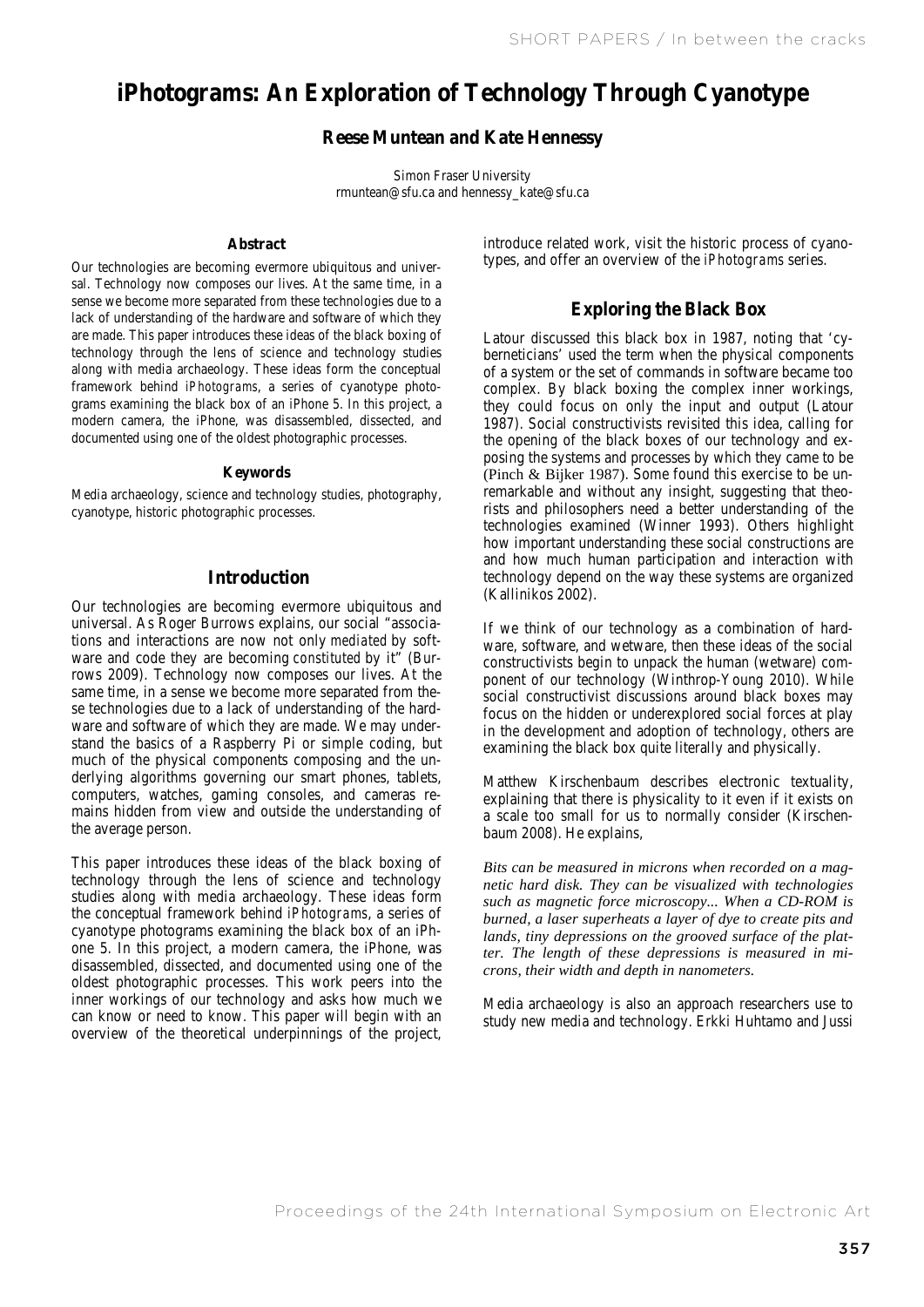Parikka explain the practice of media archaeologists as rummaging through

… *textual, visual, and auditory archives as well as collections of artifacts, emphasizing both the discursive and the material manifestations of culture. Its explorations move fluidly between disciplines, although it does not have a permanent home within any of them* (Huhtamo & Parikka 2011)*.* 

Hertz and Parikka later explore the possibilities of media archaeology as an artistic method. They draw on Latour's ideas of *punctualization*, of bringing a complex system together to serve as a single object. They look at the disassembly, or depunctualization, of these single objects and what this process means in our current paradigm of planned obsolescence of consumer electronics (Hertz & Parikka 2012). With products that are designed to be unfixable without serviceable parts, disassembling them becomes almost subversive. It involves opening up the black box that the manufacturers never wanted us to see or explore. DIY enthusiasts, tinkerers, and circuit benders all incorporate this idea of media archaeology in their practices of breaking open and modifying technology in engaging and expressive ways.

## **Related Work**

Along with the concepts and ideas discussed thus far, *iPhotograms* is inspired and informed by a number of artists and researchers working with alternative photographic processes and digital photography.

Adam Fuss is one such artist who returns to historic processes as part of his work. This movement of the "antiquarian avant-garde" uses the history of photography for metaphors and insight in visually exploring the present (Rexer, 2002). Fuss incorporates the photogram in his work. Photograms are images produced with photographic processes but without a camera or lens (Neusüss 1994) often involving the placement of objects directly onto photosensitive paper. Barbara Tannenbaum interprets the photogram as a "conveyer of literal fact; the actual physical presence of the object or the light is recorded directly onto the paper" (Tannenbaum 1992).

In Fuss's series, *Love*, the light and chemistry of the photogram can be viewed as a metaphor for something spiritual, or metaphysical, something otherwise unseen or barely perceived. In this series, Fuss disembowels rabbits and arranges them on sensitized paper. In this literal dissection, exposure changes depending on the translucency of the various parts of the body, and the acids of the innards further impact the paper with rainbow effects (Modrak & Anthes 2011). I extend this idea by using photograms as literal fact to document the process of dissection by taking apart common technology and exploring what hidden or

unknown information might be revealed during the process.

Trevor Paglen is a photographer who explores ideas of counter surveillance in his work, photographing things we are not supposed to see. Kafer (2016) discusses his Paglen's work *Limit Telephotography* that documents military bases from afar, noting that Paglen is exploring the limitations of photography in its ability to document government secrets or reveal truths or knowledge about information that is being hidden from the general public (Kafer 2016). Using lenses of up to 7000mm while shooting in the desert at night, the resulting images are blurred, vague shapes of vehicles and structures. *iPhotograms*, too, plays with this question of what we can actually know and document visually when powerful institutions, whether commercial or military, are in place to keep that information under wraps.

In their design research, Pierce and Paulos apply the idea of counterfunctional things to the digital camera. The two explore severely limiting the functions of the camera, such as an ultra-low resolution camera (some as low as 1x1, 2x3, 4x4) or a wooden camera that requires the photographer to saw open and break the enclosure (Pierce & Paulos 2014). These processes would render the images so abstract they would be unrecognizable or destroy the camera itself in the process. In my work with *iPhotograms*, I, too, explore the destruction of the camera as part of the photographic process and investigate the meaning that can be found within abstracted images or outlines.

## **History of Cyanotypes**

The use of cyanotypes is not without meaning in *iPhotograms*, so I will briefly explain the history of the process. The term cyanotype comes from Greek, meaning "dark blue impression." Indeed, the result of this photographic process is a distinctive blue and white image. Sir John Herschel invented the process in 1842. Light interacts with ferric ammonium citrate and reduces it to a ferrous salt, which in turn reduces the potassium ferricyanide. The insoluble Prussian blue pigment, ferric ferrocyanide, is left as a precipitate. Areas not exposed to light stay in a ferric state, and the remaining unreduced salts wash off with water during the development process. As it dries, the ferric ferrocyanide re-oxidizes (Hirsch 2008).

Along with the development of the cyanotype process itself, the use of cyanotypes also has roots in technology and the sciences. Herschel used the process to duplicate intricate notes, and architects and shipbuilders used the process to create multiple copies of line drawings – literal blueprints. Anna Atkins is often credited with the first example of using cyanotypes in an aesthetic way. In 1843 she published the first book illustrated photographically, *British Algae: Cyanotype Impressions*. Given her background in botany and the careful cataloging of the algae images,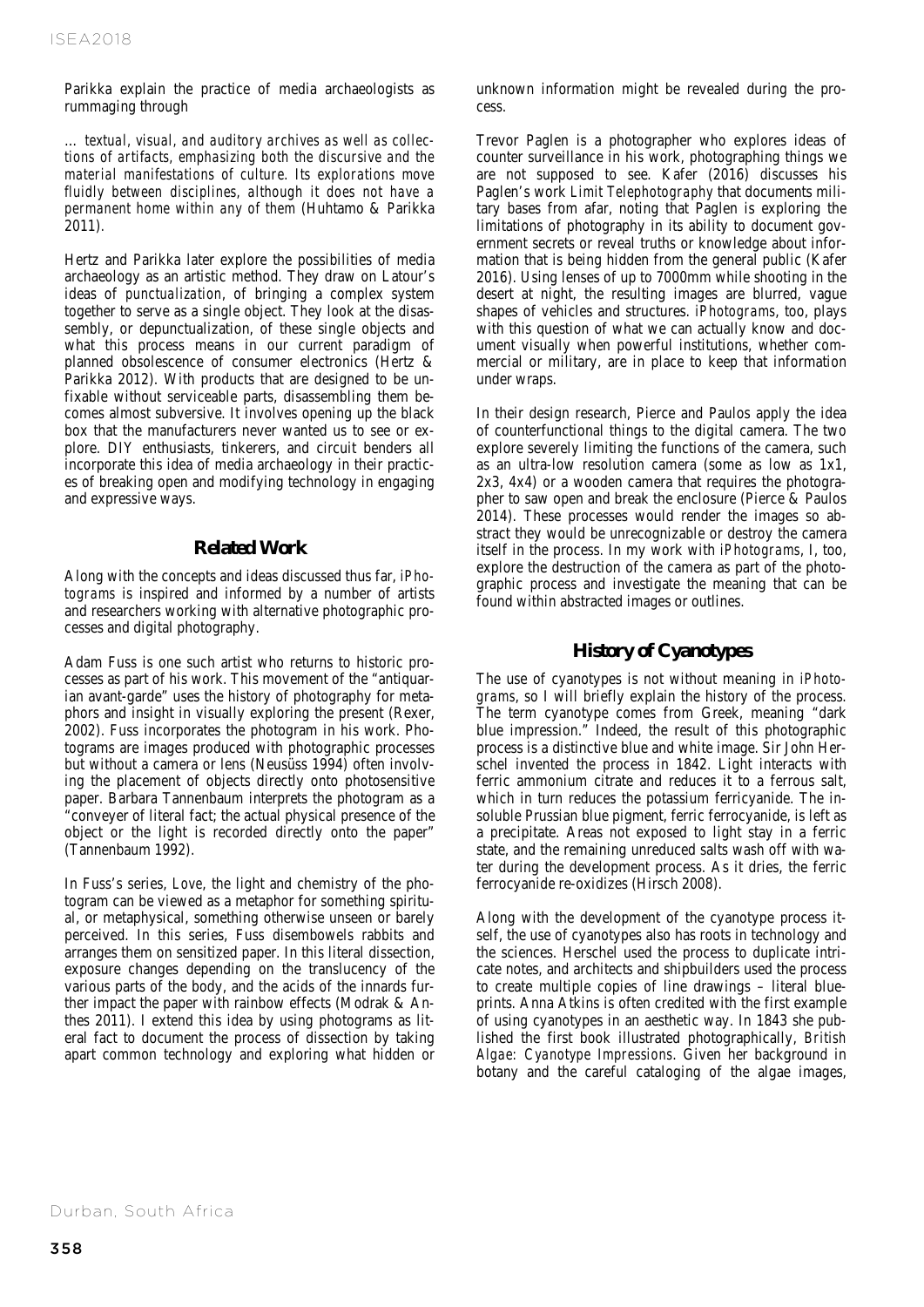though, these illustrations seem more like documentation of various specimens rather than a purely aesthetic pursuit (Modrak & Anthes 2011). Indeed photography is an ambiguous "half-art, half-science" with constant innovations (Rexer 2002).

## **The Process of** *iPhotograms*

The process of creating *iPhotograms* involved disassembling an iPhone and documenting the exploration with cyanotypes. This first involved obtaining the necessary equipment. I purchased the chemicals online via a craft supply website, the tool kit for smart phones at a specialty electronics store, developing trays at camera store, and paper and other supplies at an art store.

Once I had obtained the supplies, I prepared the solutions of Potassium Ferricyanide and Ferric Ammonium Citrate by adding water and waiting 24 hours to fully dissolve. When the solutions were ready for use, I mixed them in equal parts and applied the resulting sensitizer to the paper, which dried in my darkened bathroom.

While the paper was drying, I would sit at my desk in front of my laptop computer to watch a YouTube video on how to take apart the iPhone 5. These instructions, while quite basic in terms of their purpose, still offered an account of what each part of the phone was. After completing a step, I would pause to create an arrangement with the different pieces on my work surface. Once I settled on an arrangement, I would transport the pieces into the darkened bathroom and transfer them to the coated paper.

The next step in the process was exposing the paper in the sun. Given the cloudy and sometimes rainy weather, I would place the paper on a covered porch for anywhere from 45 to 90 minutes. During this time, I photographed the arrangement on the paper as it was developing to later use these photographs in the cyanotype process as negatives. Once the chemicals turned from a light green to bronze color, I would remove the phone from the paper and fix the image by agitating the paper in a tray of water.

I then repeated this process of taking apart the next section of the phone, arranging it, developing the photogram in the sun, and photographing this part of the process. Once the phone was complete disassembled, I printed the photographs taken of each step. These were printed on regular computer paper, rubbed with olive oil, and placed on top of chemical-coated paper to create a more detailed cyanotype. The printer negative and the paper were clamped between sheets of plexiglass and again placed in the sun to develop and fixed with water. I also began experiments with using macro photography to shoot extreme close-ups of the small parts with the intention of again using these as printer negatives for cyanotype prints. Further work will build on these detailed, macro shots.



**Figure 1: Photogram from** *iPhotograms*

# **Reflection**

While the resulting images in the *iPhotograms* series may not offer a better understanding of how our current technology—photographic technology in particular—works, the process and the images do serve to illustrate various ideas and concepts around new media.

Perhaps one of the most surprising parts of the process to me was the difficulty of obtaining the necessary tools to take apart an iPhone. Certainly there were kits to purchase online, but most shipped from China with a delivery window that failed to meet necessary time constraints. Eventually I was able to find a kit through connections in the DIY community. This seemingly simple step nearly thwarted the timely completion of the initial tests, and it speaks to the ideas raised by Hertz and Parikka. Consumer electronics are not meant to be fixed or repaired, at least not by an untrained individual (i.e. an ordinary consumer). There are, as they noted, communities of people who tinker as I found through my investigations into local electronic supply stores and YouTube instructional video searches.

The process itself was also an exploration of the layers of black boxing technology as well as black boxing information. When first developing the project idea, I had a very clear notion that I wanted to explore modern cameras and photography by taking apart the necessary technology that many people today do not understand. As noted, there are so many complex systems in place that result in a single object that we use to take photos. Yet to take a photo today, all we have to do is take out our phones and tap the screen a few times. The simplicity of producing a cyanotype fits nicely with this idea of simply tapping to create an image. Two chemicals are mixed in equal parts with little possible hazard, and after that, all one needs is sunlight and